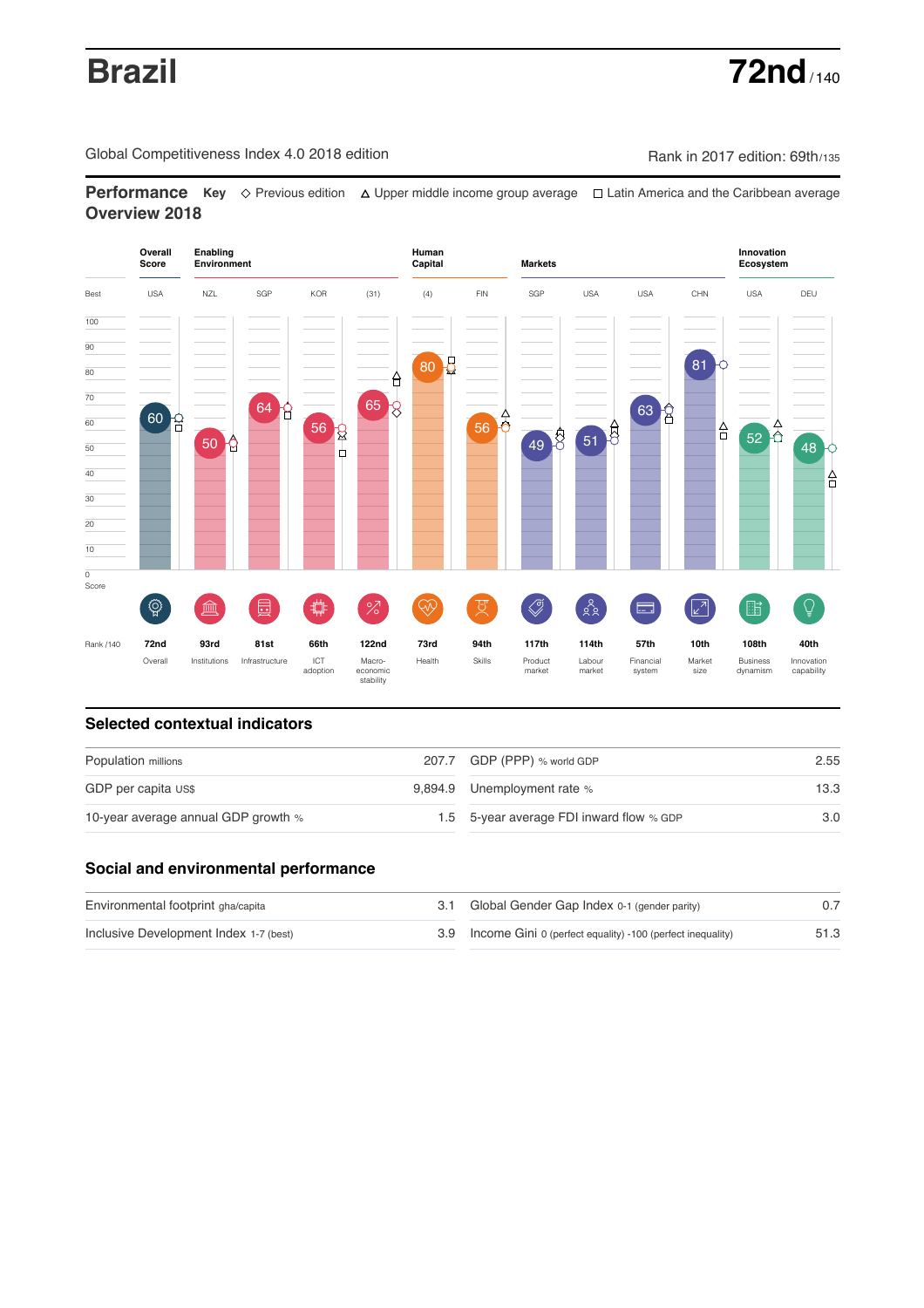# **Brazil 72nd**/140

| Index Component                                                          | Value          | Score *           | Rank/140 | <b>Best Performer</b>       |
|--------------------------------------------------------------------------|----------------|-------------------|----------|-----------------------------|
| 寙<br>Pillar 1: Institutions 0-100 (best)                                 |                | 49.7 ↓            | 93       | <b>New Zealand</b>          |
| 1.01 Organized crime 1-7 (best)                                          | 3.5            | 41.0 $\sqrt{ }$   | 124      | Finland                     |
| 1.02 Homicide rate /100,000 pop.                                         | 29.5           | 1.6 $\sqrt{ }$    | 133      | Multiple (9)                |
| 1.03 Terrorism incidence 0 (very high) -100 (no incidence)               | 99.8           | 99.8 个            | 74       | Multiple (24)               |
| 1.04 Reliability of police services 1-7 (best)                           | 3.4            | 40.8 $\downarrow$ | 111      | Finland                     |
| 1.05 Social capital 0-100 (high)                                         | 53.6           | 53.6 个            | 51       | Australia                   |
| 1.06 Budget transparency 0-100 (best)                                    | 100.0          | $100.0 =$         | 1        | Multiple (2)                |
| 1.07 Judicial independence 1-7 (best)                                    | 3.6            | 43.6 ↓            | 79       | Finland                     |
| 1.08 Efficiency of legal framework in challenging regulations 1-7 (best) | 2.6            | $27.5 +$          | 113      | Finland                     |
| 1.09 Freedom of the press 0-100 (worst)                                  | 31.2           | 68.8 ↑            | 83       | Norway                      |
| 1.10 Burden of government regulation 1-7 (best)                          | 1.6            | $9.9 +$           | 140      | Singapore                   |
| 1.11 Efficiency of legal framework in settling disputes 1-7 (best)       | 2.7            | $27.5 +$          | 124      | Singapore                   |
| 1.12 E-Participation Index 0-1 (best)                                    | 0.97           | 97.2 ↑            | 12       | Multiple (3)                |
| 1.13 Future orientation of government 1-7 (best)                         | 2.5            | 24.9 ↓            | 129      | Singapore                   |
| 1.14 Incidence of corruption 0-100 (best)                                | 37.0           | 37.0 $\sqrt{ }$   | 80       | New Zealand                 |
| 1.15 Property rights 1-7 (best)                                          | 4.0            | 50.7 $\sqrt{ }$   | 92       | Finland                     |
| 1.16 Intellectual property protection 1-7 (best)                         | 4.0            | 49.4 $\sqrt{ }$   | 77       | Finland                     |
| 1.17 Quality of land administration 0-30 (best)                          | 13.8           | $46.0 =$          | 82       | Singapore                   |
| 1.18 Strength of auditing and reporting standards 1-7 (best)             | 4.7            | 61.5 $\sqrt{ }$   | 65       | Finland                     |
| 1.19 Conflict of interest regulation 0-10 (best)                         | 5.7            | $57.0 =$          | 65       | Multiple (2)                |
| 1.20 Shareholder governance 0-10 (best)                                  | 7.0            | $70.0 =$          | 24       | Kazakhstan                  |
| 圓<br>Pillar 2: Infrastructure 0-100 (best)                               |                | 64.3 ↑            | 81       | Singapore                   |
| 2.01 Road connectivity index 0-100 (best)                                | 63.7           | $63.7 =$          | 74       | <b>United States</b>        |
| 2.02 Quality of roads 1-7 (best)                                         | 3.0            | 33.8 $\sqrt{ }$   | 112      | Singapore                   |
| 2.03 Railroad density km of roads/square km                              | 3.5            | $8.8 =$           | 79       | Multiple (20)               |
| 2.04 Efficiency of train services 1-7 (best)                             | 2.5            | 24.7 ↑            | 97       | Switzerland                 |
| 2.05 Airport connectivity score                                          | 437,475.0      | 89.7 ↑            | 17       | Multiple (8)                |
| 2.06 Efficiency of air transport services 1-7 (best)                     | 4.4            | 57.3 ↑            | 73       | Singapore                   |
| 2.07 Liner Shipping Connectivity Index 0-157.1 (best)                    | 35.6           | 35.6 $\sqrt{ }$   | 47       | Multiple (4)                |
| 2.08 Efficiency of seaport services 1-7 (best)                           | 3.1            | $34.3 +$          | 105      | Singapore                   |
| 2.09 Electrification rate % pop.                                         | 99.6           | 99.6 $\sqrt{ }$   | 73       | Multiple (66)               |
| 2.10 Electric power transmission and distribution losses % output        | 15.1           | 88.4 ↓            | 96       | Multiple (9)                |
| 2.11 Exposure to unsafe drinking water % pop.                            | 9.0            | $92.9$ ↑          | 57       | Multiple (23)               |
| 2.12 Reliability of water supply 1-7 (best)                              | 4.6            | 59.8 $\uparrow$   | 78       | Switzerland                 |
|                                                                          |                |                   |          |                             |
| ₽<br>Pillar 3: ICT adoption 0-100 (best)                                 |                | 55.6 ↑            | 66       | Korea, Rep.                 |
| 3.01 Mobile-cellular telephone subscriptions /100 pop.                   | 113.0          | 94.2 $\sqrt{ }$   | 80       | Multiple (68)               |
| 3.02 Mobile-broadband subscriptions /100 pop.                            | 90.2           | n/a               | 36       | <b>United Arab Emirates</b> |
| 3.03 Fixed-broadband Internet subscriptions /100 pop.                    | 13.7           | $27.4$ ↑          | 63       | Switzerland                 |
| 3.04 Fibre Internet subscriptions /100 pop.                              | 0.8            | n/a               | 63       | Korea, Rep.                 |
| 3.05 Internet users % pop.                                               | 60.9           | 60.9 ↑            | 65       | Iceland                     |
| ℅<br>Pillar 4: Macroeconomic stability 0-100 (best)                      | $\overline{a}$ | 64.6 ↑            | 122      | Multiple (31)               |
| 4.01 Inflation annual % change                                           | 6.1            | 94.2 ↑            | 110      | Multiple (74)               |
| 4.02 Debt dynamics 0-100 (best)                                          | 34.9           | $34.9 +$          | 131      | Multiple (36)               |
| Ųу.<br>Pillar 5: Health 0-100 (best)                                     |                | 79.6 ↑            | 73       | Multiple (4)                |
| 5.01 Healthy life expectancy years                                       | 65.5           | 79.6 ↑            | 72       | Multiple (4)                |
| 섯<br>Pillar 6: Skills 0-100 (best)                                       |                | 56.0 $\sqrt{ }$   | 94       | <b>Finland</b>              |
| 6.01 Mean years of schooling Years                                       | 7.4            | $49.6 =$          | 100      | Finland                     |
| 6.02 Extent of staff training 1-7 (best)                                 | 3.8            | 46.5 ↓            | 75       | Switzerland                 |
| 6.03 Quality of vocational training 1-7 (best)                           | 3.4            | 39.7 $\sqrt{ }$   | 121      | Switzerland                 |
| 6.04 Skillset of graduates 1-7 (best)                                    | 3.4            | 39.7 ↓            | 124      | Switzerland                 |
| 6.05 Digital skills among population 1-7 (best)                          | 3.2            | 37.1 $\sqrt{ }$   | 125      | Sweden                      |
| 6.06 Ease of finding skilled employees 1-7 (best)                        | 3.3            | 38.6 $\sqrt{ }$   | 127      | <b>United States</b>        |
| 6.07 School life expectancy Years                                        | 15.4           | $85.5 =$          | 45       | Multiple (9)                |
| 6.08 Critical thinking in teaching 1-7 (best)                            | 2.5            | $25.7 +$          | 125      | <b>United States</b>        |
| 6.09 Pupil-to-teacher ratio in primary education Ratio                   | 21.5           | $71.2 =$          | 79       | Multiple (6)                |